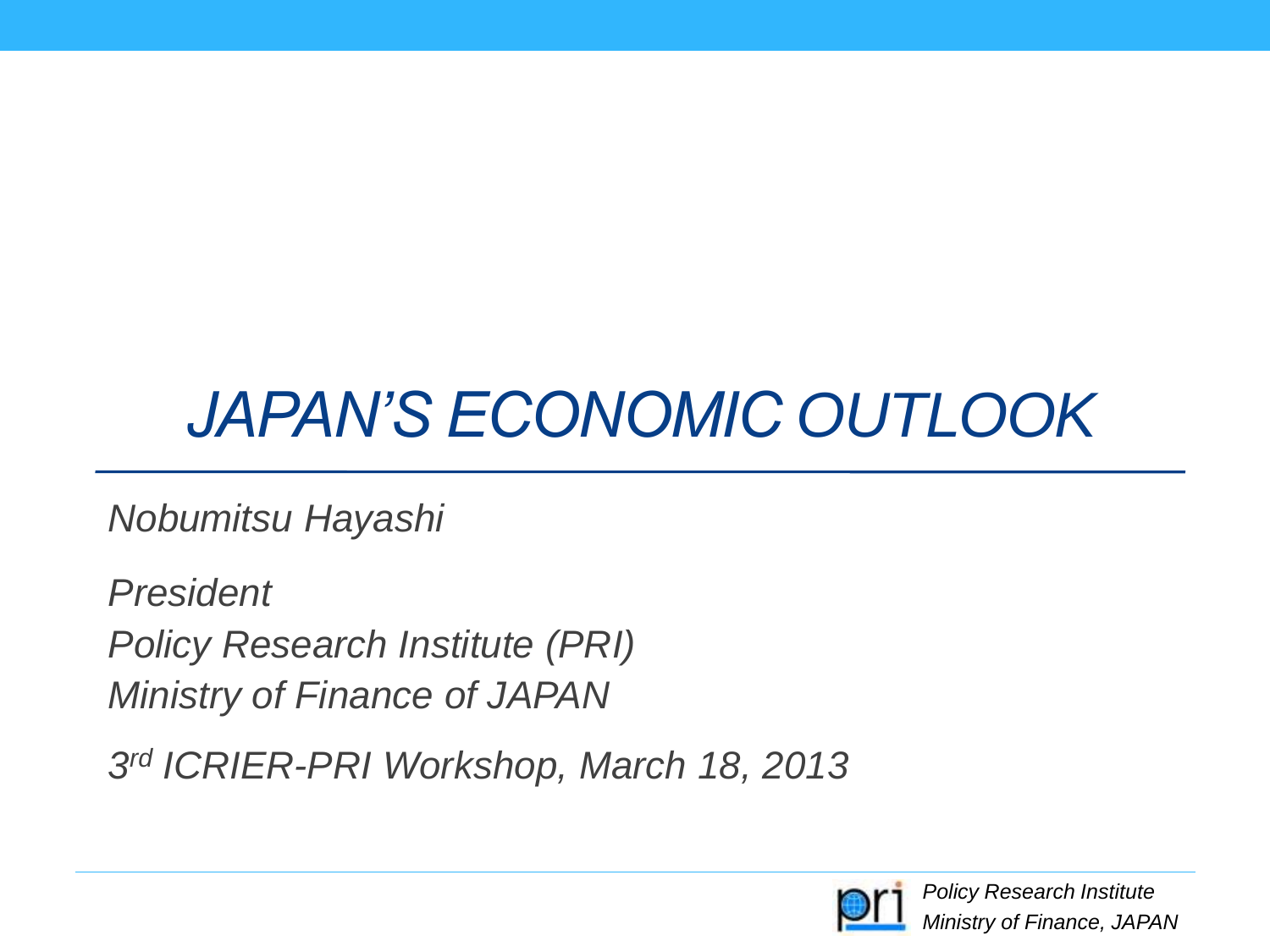### Understanding - or misunderstanding - Japan and its Economy

■ Japanese economy has stagnated and underperformed for the past twenty years – two lost decades.

#### *Is Japanese economy growing at all?*

■ Japan's fiscal situation is most serious with debt to GDP ratio highest in the world.

 *How will aging society continue to aggravate the fiscal situation and to affect economic growth?*

■ Japan's trade balance has turned deeply into a deficit.

*Has Japan been eclipsed as the manufacturing center by China, and has it lost the technological edge to Korea?*

■ As a result, Japan no more wields positive influence to the rest of the world. *Is Japan a second-tier economy that does not merit an attention?*



**2**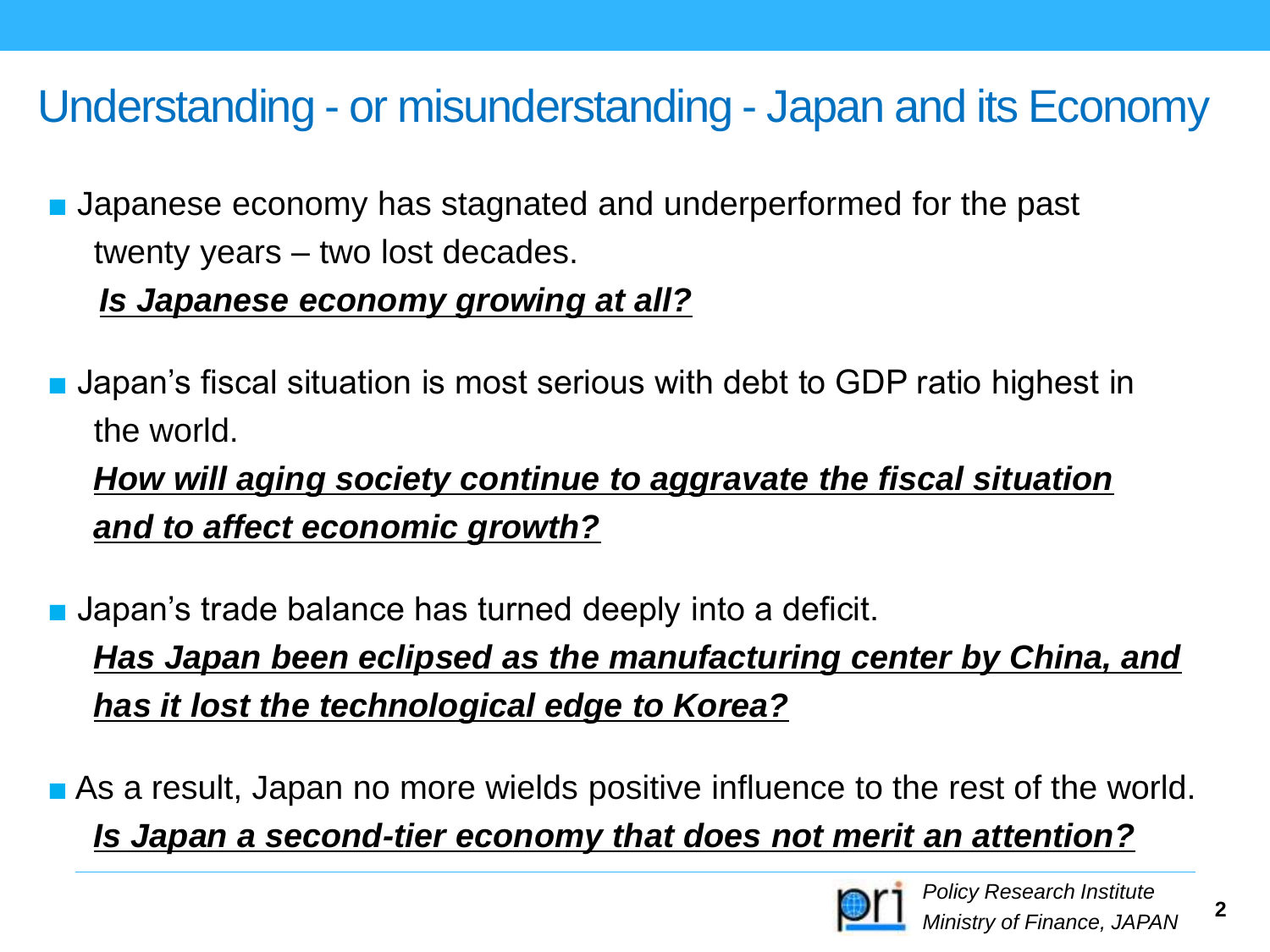## GDP Growth : Underlying trend has remained low



Source : Cabinet Office, Ministry of Internal Affairs and Communications, Japan **3**<br>3



*Policy Research Institute Ministry of Finance, JAPAN*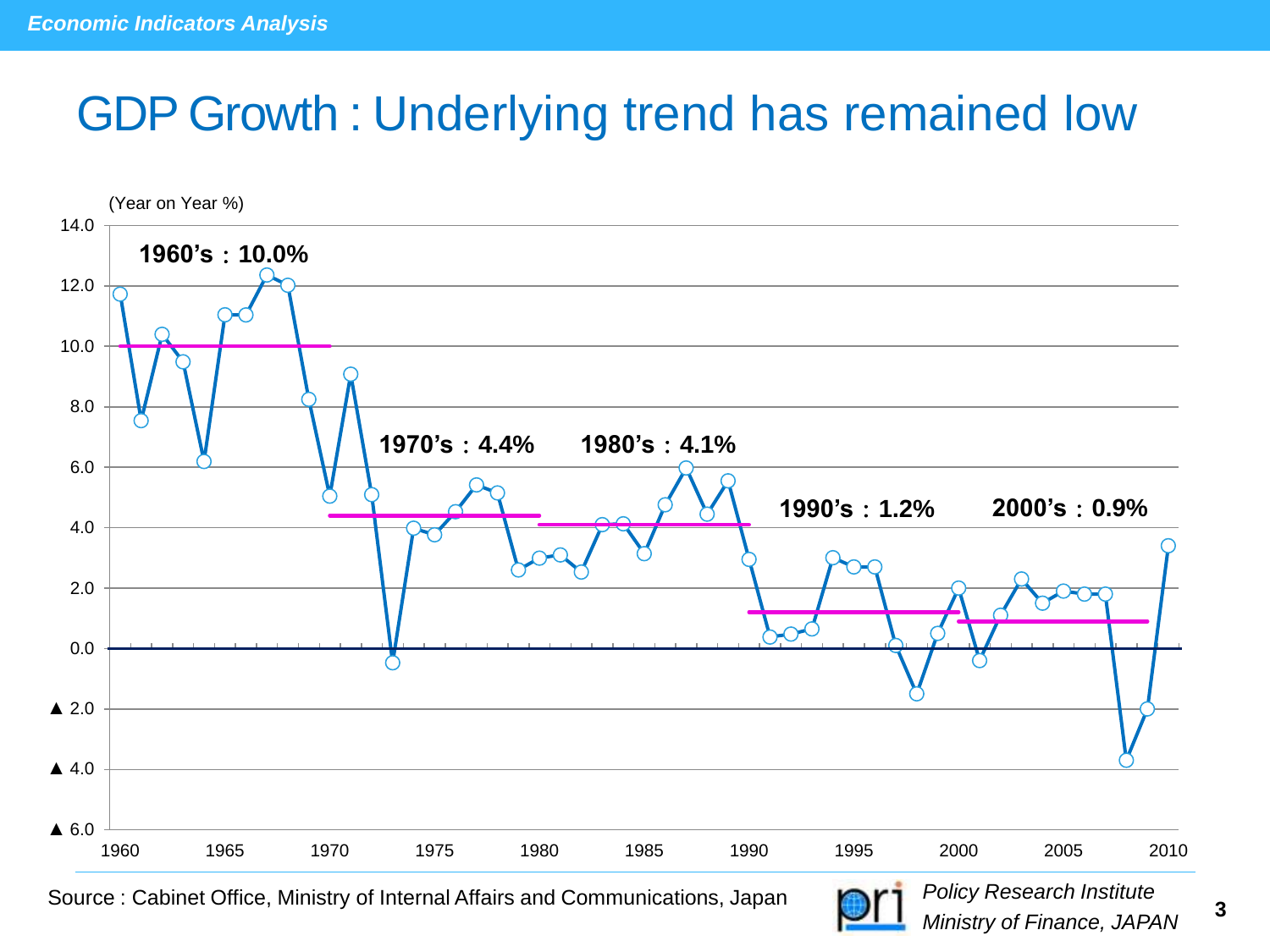### GDP Growth was steady until Lehman crisis and Great Tsunami hit



Source : Cabinet Office, Japan, IMF

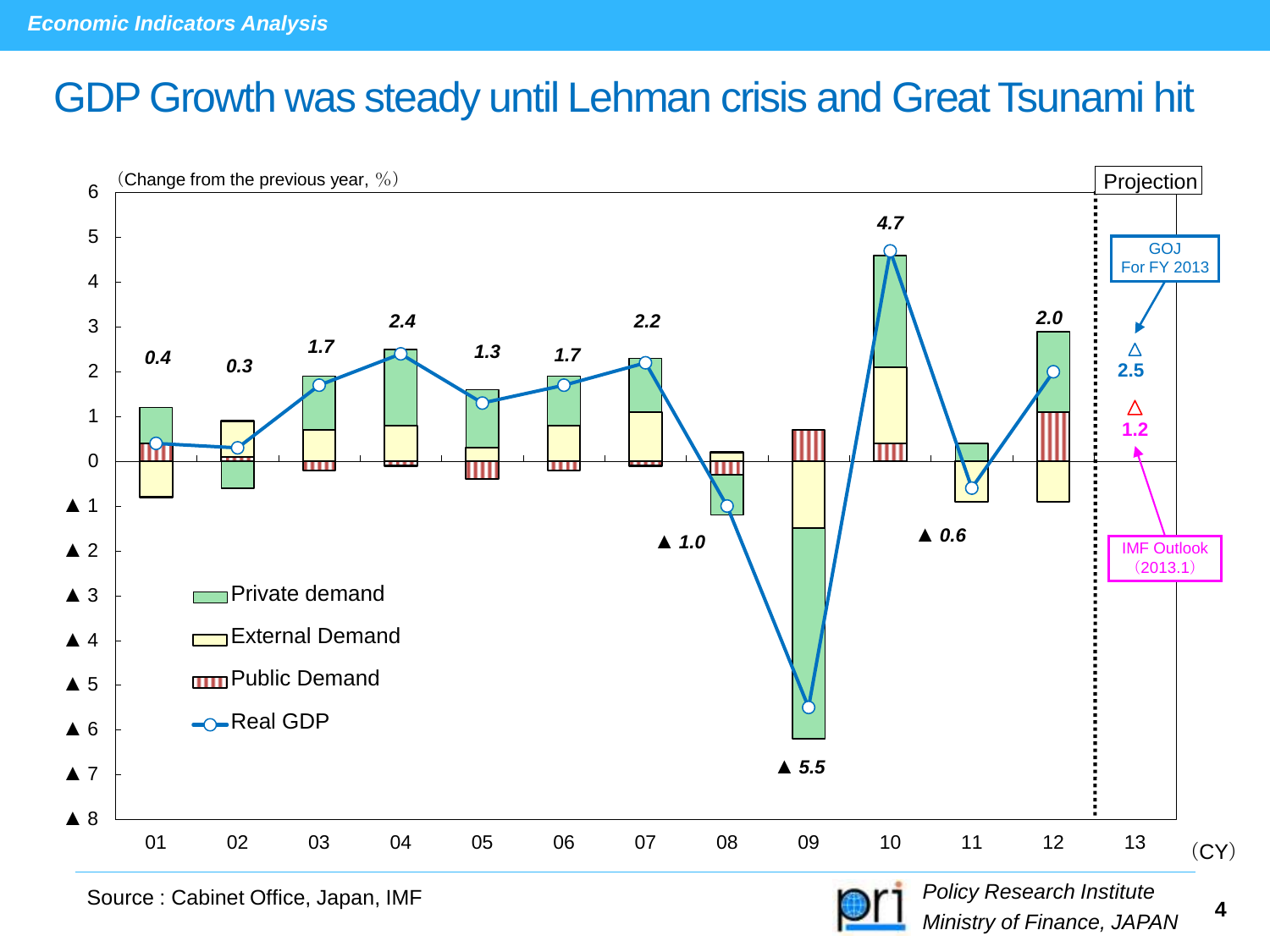### Growth per Working Age Population : Japan is not bad at all



Source : Eurostat, IMF Ministry of Internal Affairs and Communications, JAPAN



*Policy Research Institute Ministry of Finance, JAPAN*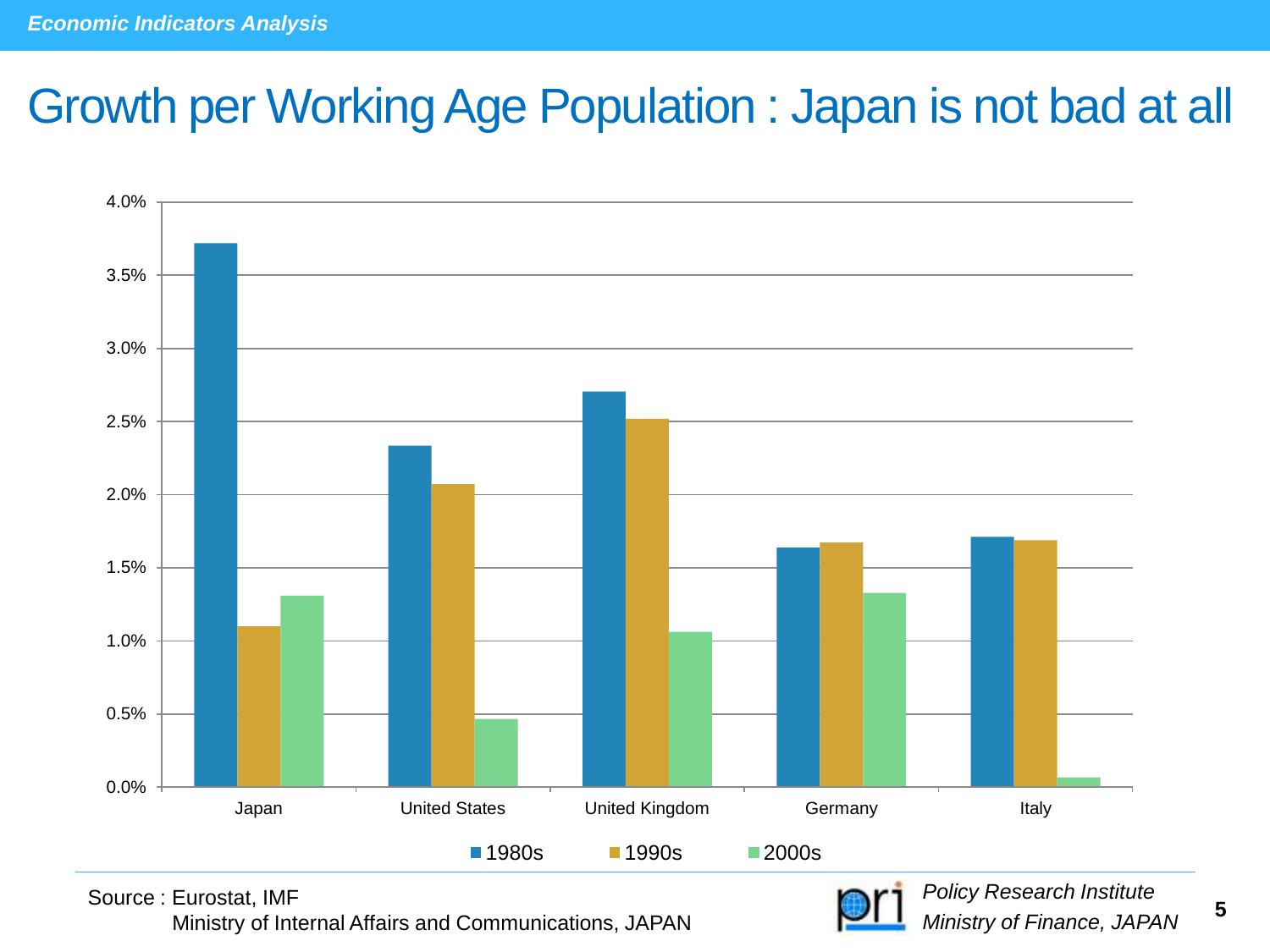### Nominal vs. Real GDP : Level is the thing



Source : Cabinet Office, Japan

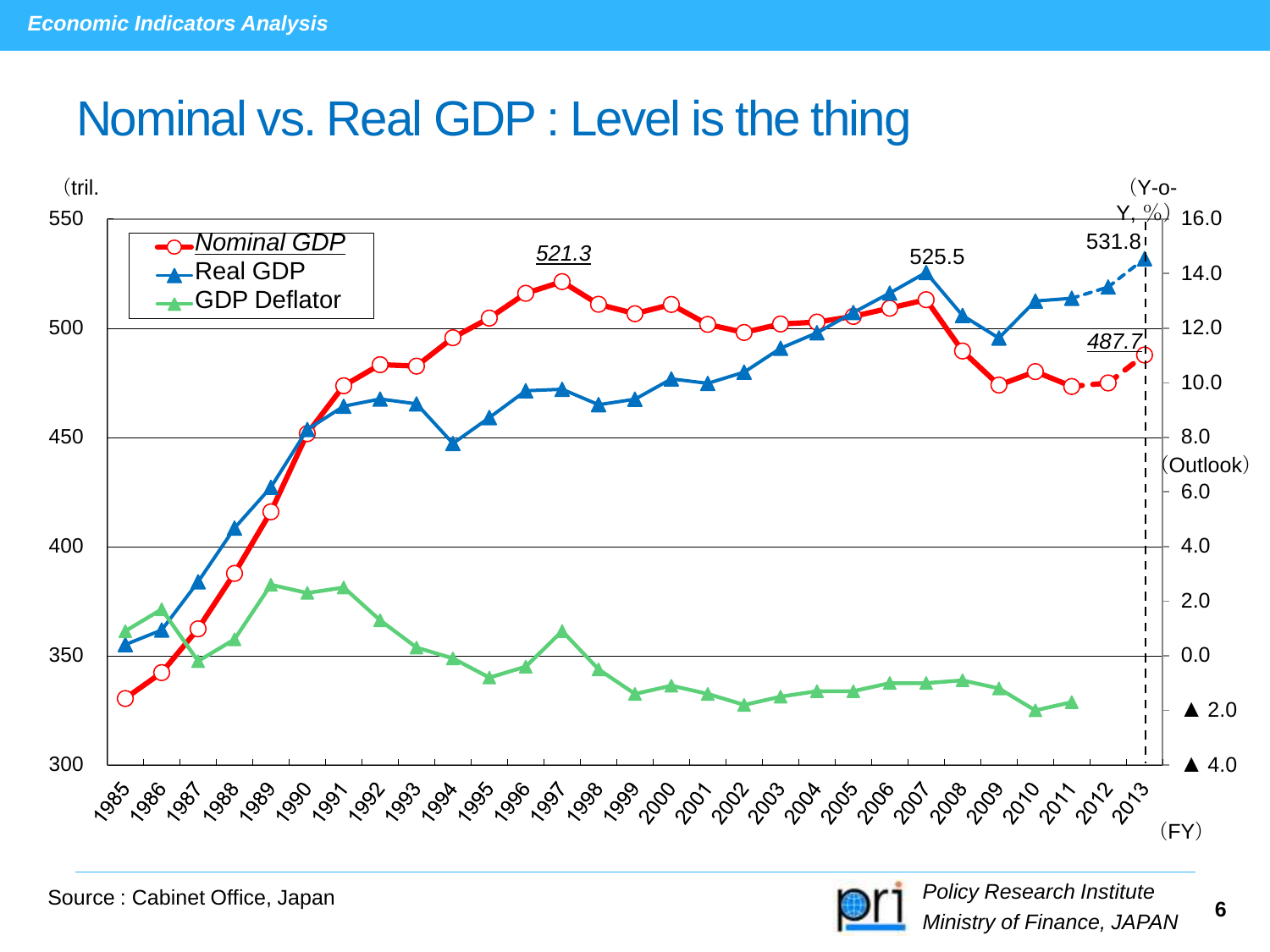### Primary Balance : Budget deficit is surely a problem



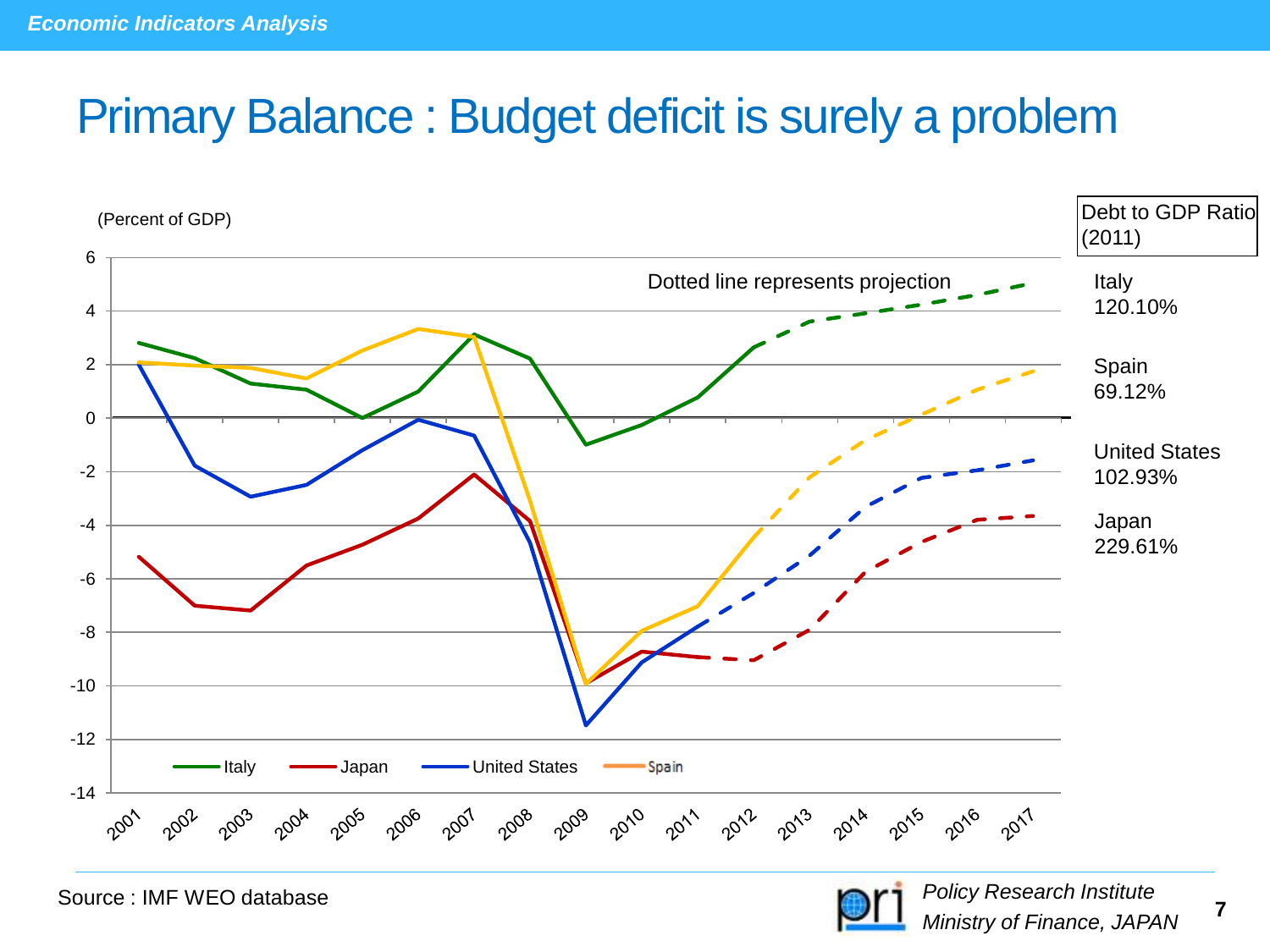## Demography : Japan is aging very rapidly



Source : Ministry of Health, Labor and Welfare : National Institute of Population and Social Security Research



**8**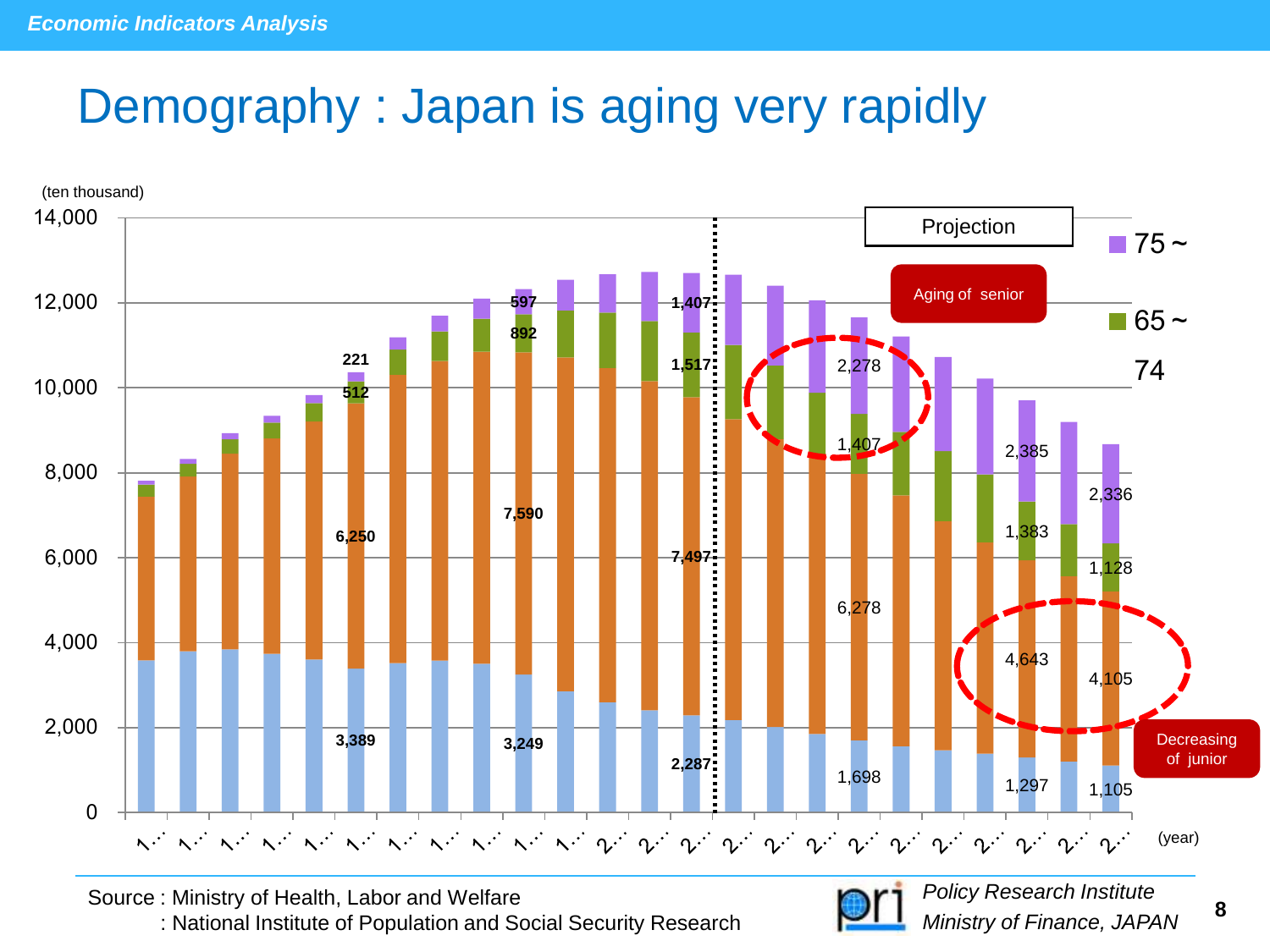## Demography : So is China, and so will India in the future



Source : United Nations, Department of Economic and Social Affairs



*Policy Research Institute Ministry of Finance, JAPAN*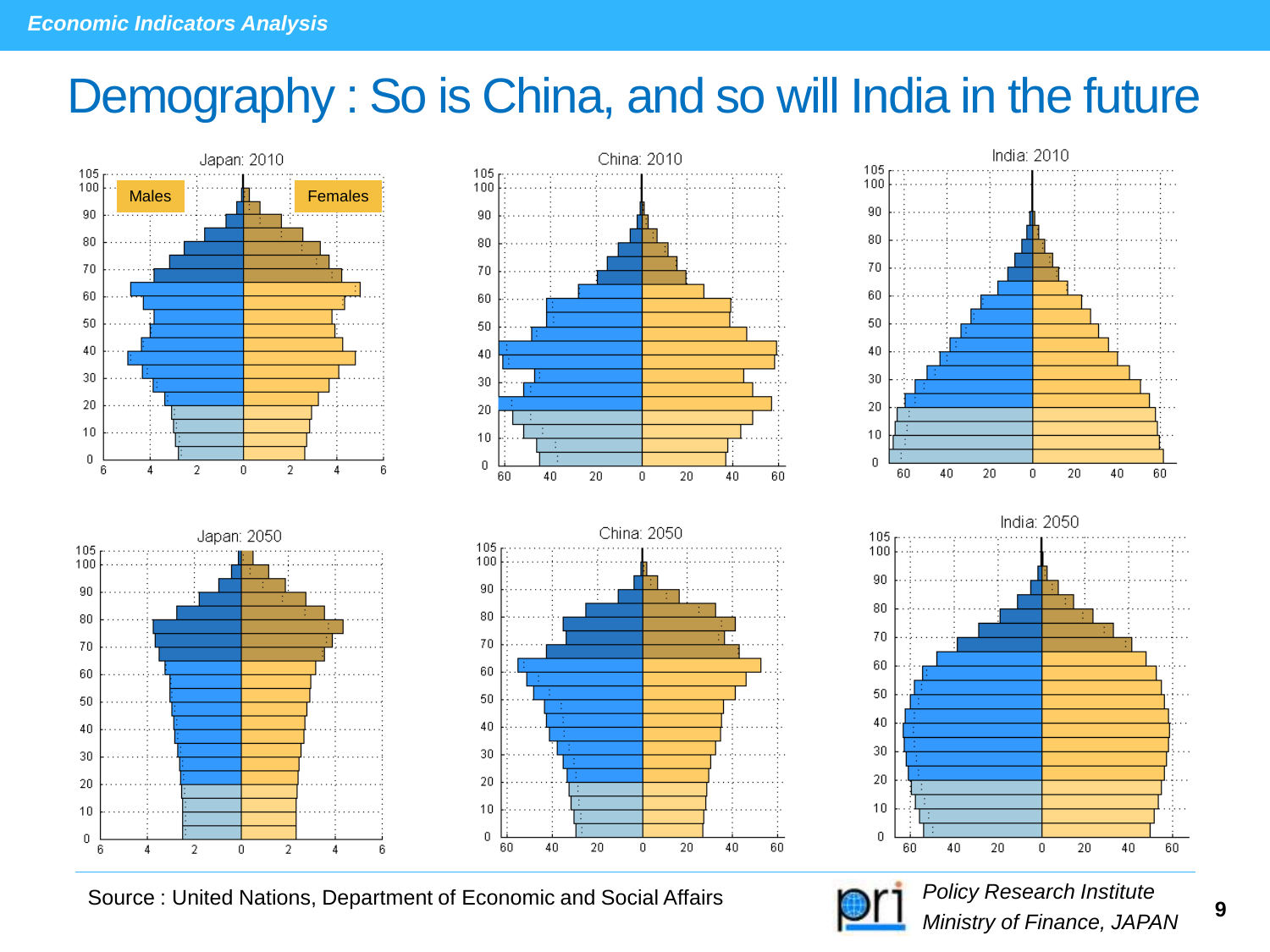### Female Employment : Women can save Japan



#### IMF Working paper 2012

#### **Key point**

- Japan is under the rapid decline of working-age population accompanied by aging society.
- $\triangleright$  A key for revitalizing Japanese economy is to promote female worker's employment.

#### **Analysis**

- M-shaped curve is not observed in other developed countries.
- If Japan can raise its Female Labor Participation (FLP) ratio to the level of the other G7 member countries, GDP per capita would increase by approximately 4%.
- Japan should increase the number of female managers and board members.
- Better balancing of family life and work is necessary.

#### **Successful example –Netherlands –**

- $\triangleright$  The hourly wage of part-time workers is now equal to that of full-time workers.
- $\triangleright$  FLP ratio in 70's was only 30%, but it had risen up to 70% in 2011. Japanese FLP ratio was surpassed by that of Netherlands in1995.
- $\triangleright$  Female workers contributed economic recovery.

Source : OECD Database LFS by sex and age Source Balasase Ending Schema and age in the same of the second term of the Ministry of Finance, JAPAN 10

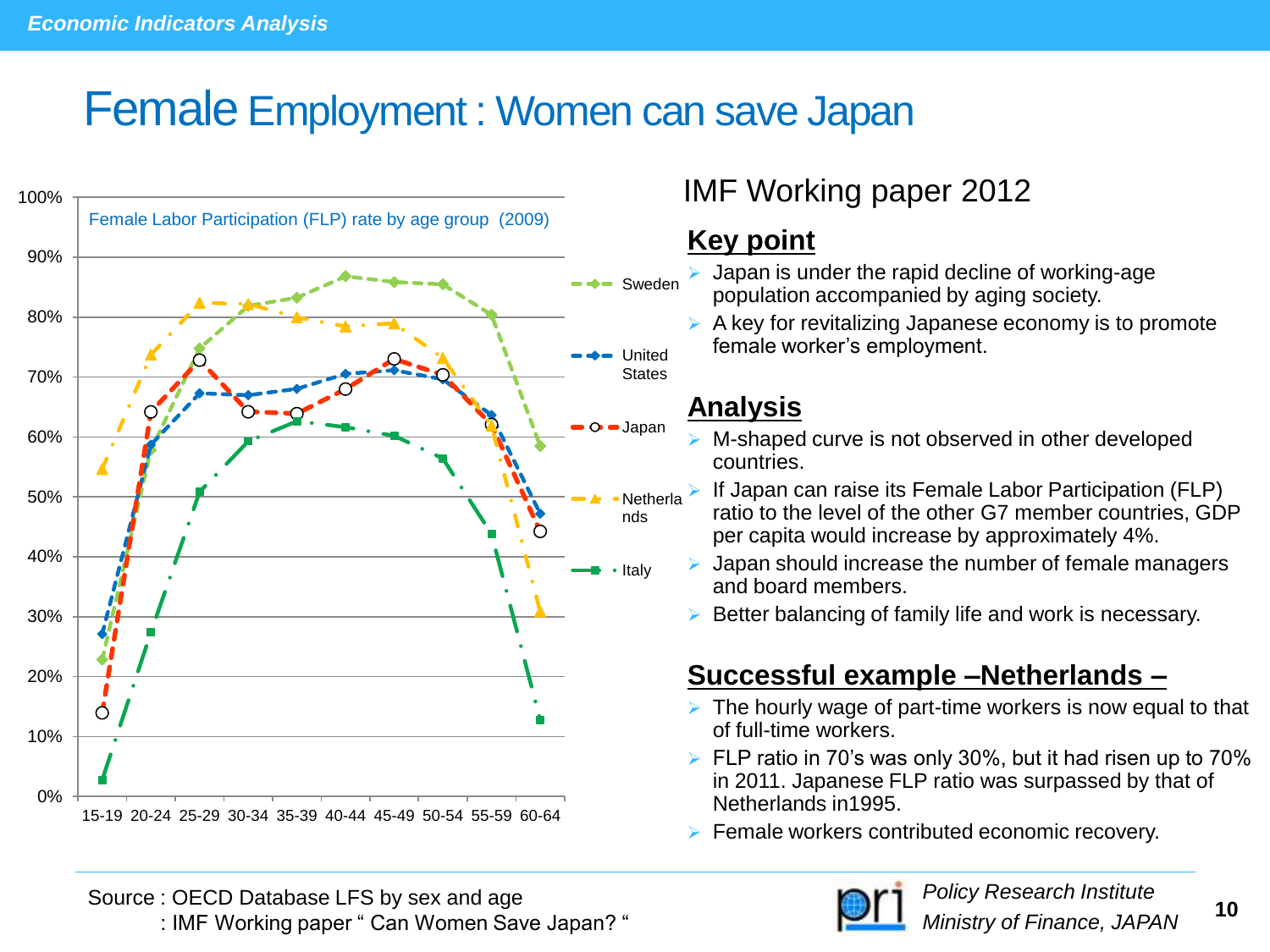### Balance of Payment : Trade in goods turned into red, but income surplus remains high



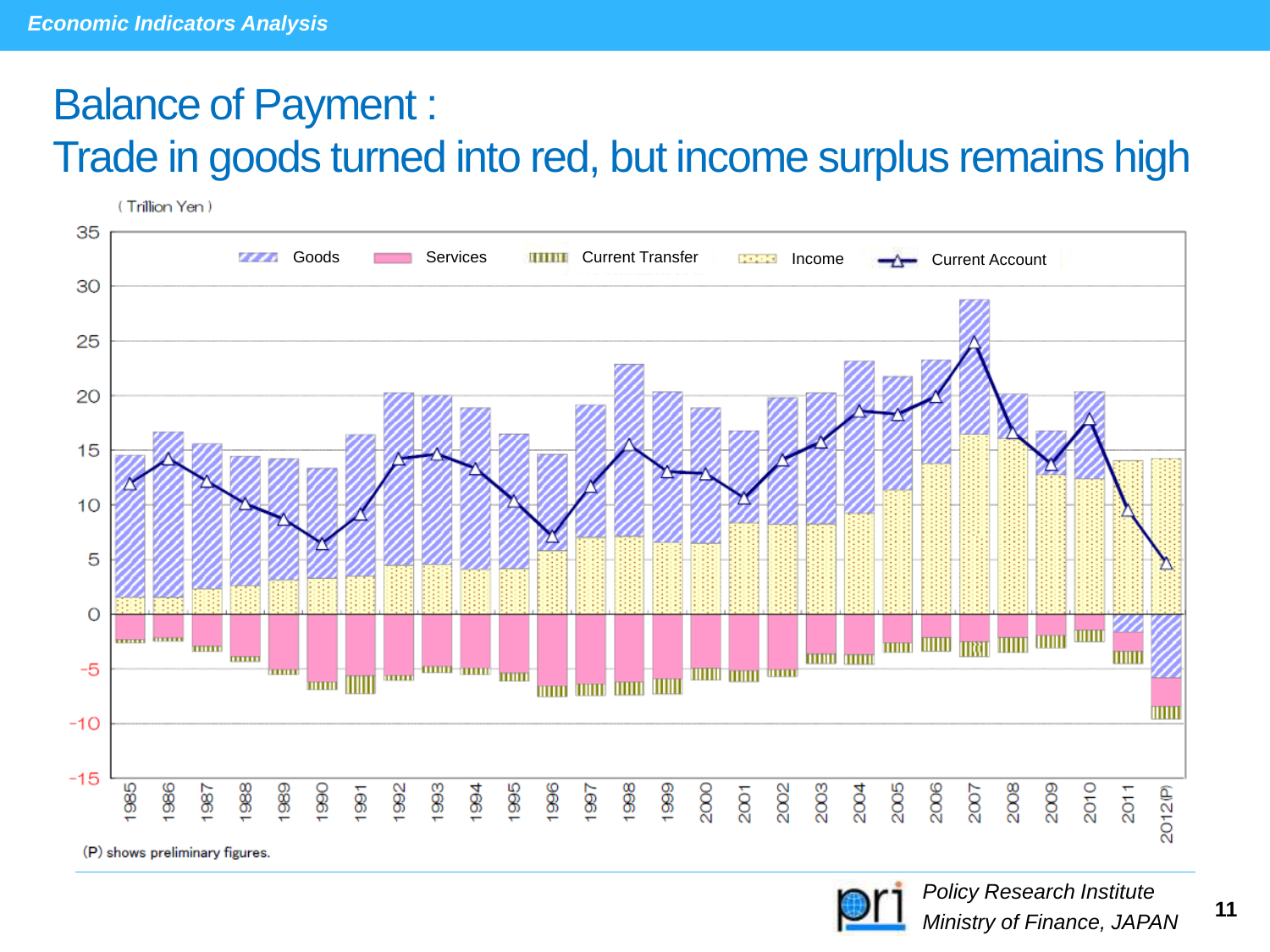## Produced Globally : Who makes a jet fly ?



Source : JETRO - The trade structure of East Asia and international value chain From trade of goods of to trade of "value" **12**<br>From trade of goods of to trade of "value" Ministry of Finance, JAPAN

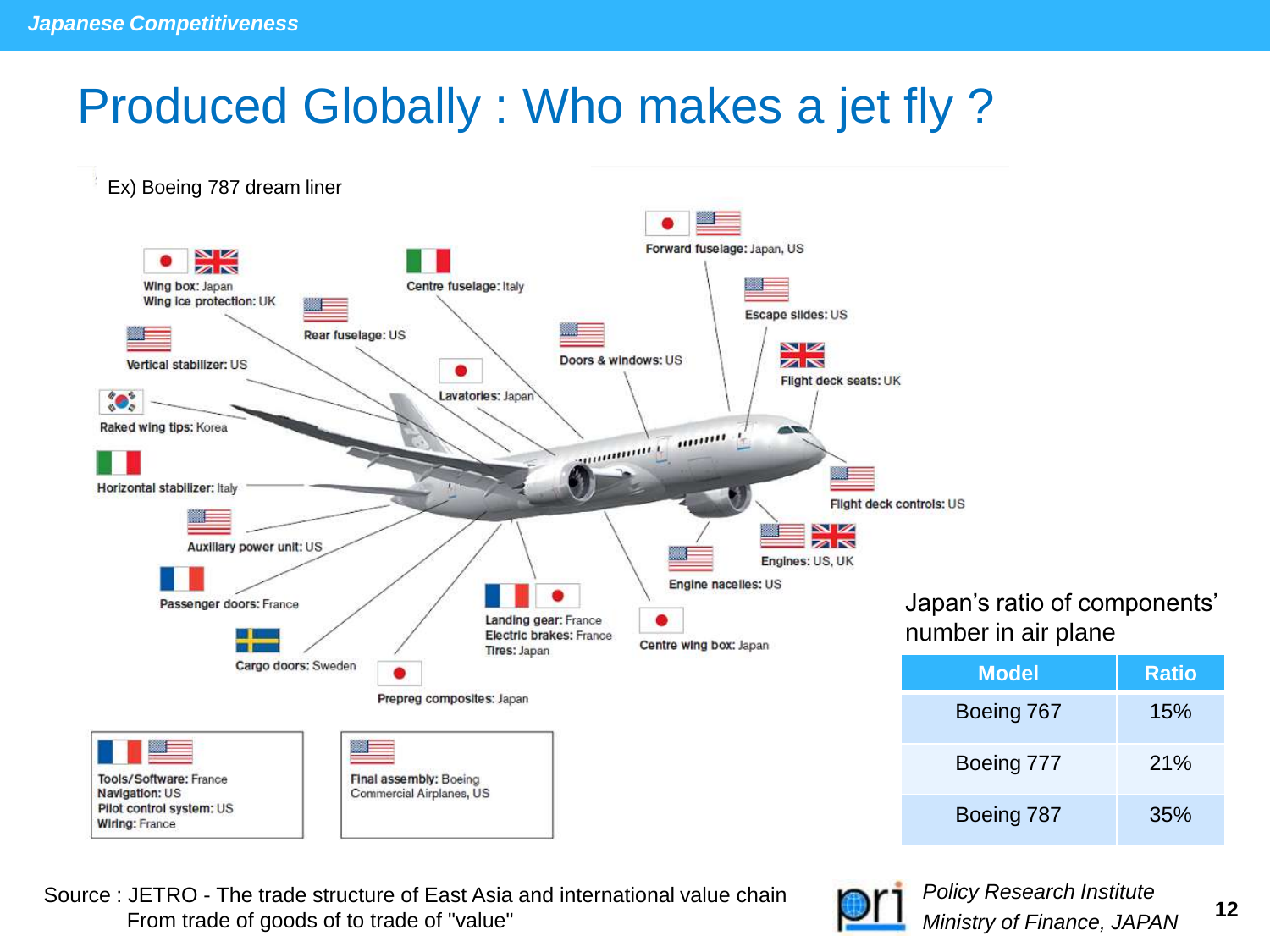## iPhone 3G : Made in China ? Not quite



Ratio of Materials in iPhone 3G

| Country                        |                             | Cost<br>(USD) | Share        |
|--------------------------------|-----------------------------|---------------|--------------|
|                                | Japan                       | 60.6          | 33.9%        |
|                                | Germany                     | 30.15         | <b>16.8%</b> |
|                                | Korea                       | 22.96         | 12.8%        |
|                                | <b>United States</b>        | 10.75         | 6.0%         |
|                                | Others                      | 48            | 26.8%        |
| <b>Total Bill of Materials</b> |                             | 172.46        | 96.4%        |
|                                | China (Manufacturing costs) | 6.5           | 3.6%         |
| <b>Grand Total</b>             |                             | 178.96        | 100%         |

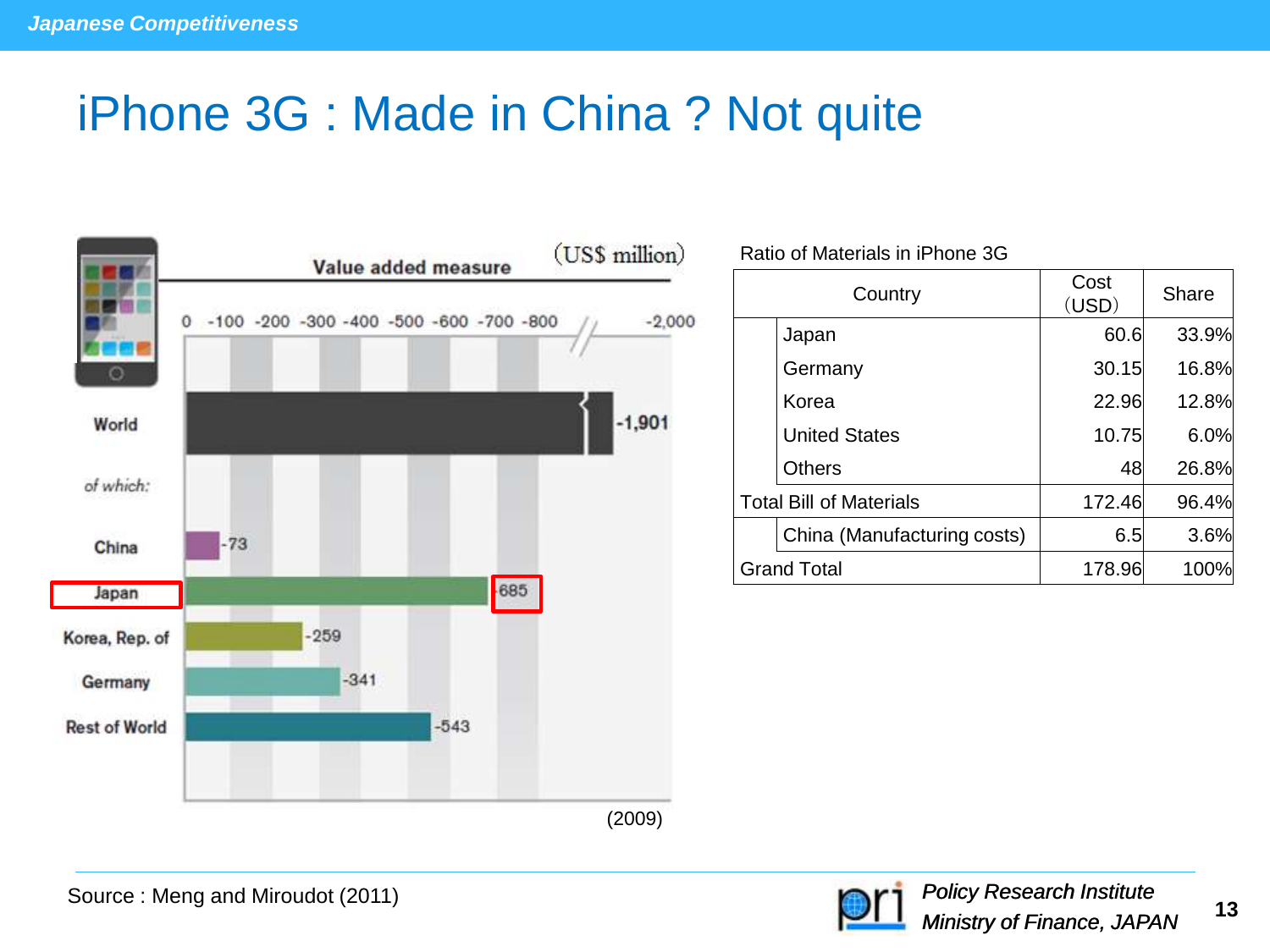### The Global Competitiveness Index 2012-2013 rankings

|                          |      | GCI 2012-2013 |  |
|--------------------------|------|---------------|--|
| <b>Country/Economy</b>   | Rank | Score         |  |
| Switzerland              | 1    | 5.72          |  |
| Singapore                | 2    | 5.67          |  |
| Finland                  | 3    | 5.55          |  |
| Sweden                   | 4    | 5.53          |  |
| Netherlands              | 5    | 5.50          |  |
| Germany                  | 6    | 5.48          |  |
| <b>United States</b>     | 7    | 5.47          |  |
| United Kingdom           | 8    | 5.45          |  |
| Hong Kong SAR            | 9    | 5.41          |  |
| Japan                    | 10   | 5.40          |  |
| Qatar                    | 11   | 5.38          |  |
| Denmark                  | 12   | 5.29          |  |
| Taiwan, China            | 13   | 5.28          |  |
| Canada                   | 14   | 5.27          |  |
| Norway                   | 15   | 5.27          |  |
| Austria                  | 16   | 5.22          |  |
| Belgium                  | 17   | 5.21          |  |
| Saudi Arabia             | 18   | 5.19          |  |
| Korea, Rep.              | 19   | 5.12          |  |
| Australia                | 20   | 5.12          |  |
| $\overline{\mathcal{U}}$ |      |               |  |
| India                    | 59   | 4.32          |  |

#### Where Japan does or does not excel

| <b>Category</b>                | <b>INDICATOR</b>                        | <b>RANK</b>    |
|--------------------------------|-----------------------------------------|----------------|
| Infrastructure                 | Quality of railroad infrastructure      | $\mathfrak{p}$ |
| Macroeconomic environment      | Government budget balance, % GDP        | 143            |
|                                | General government debt, % GDP          | 144            |
| Health and primary education   | Malaria cases/ 100,000 pop              | 1              |
|                                | Life expectancy, years                  | 1              |
| Goods market efficiency        | Imports as a percentage of GDP          | 143            |
|                                | Degree of customer orientation          | 1              |
| Labor market efficiency        | Cooperation in labor-employer relations | $\overline{7}$ |
|                                | Hiring and firing practices             | 134            |
| Technological readiness        | Firm-level technology absorption        | 4              |
|                                | Mobile broadband subscriptions/ 100 pop | 3              |
| Market size                    | Domestic market size index, 1-7 (best)  | 4              |
| <b>Business sophistication</b> | Local supplier quantity                 | 1              |
|                                | Local supplier quality                  | 3              |
|                                | Control of international distribution   | 1              |
|                                | Production process sophistication       | 1              |
| Innovation                     | Capacity for innovation                 | 1              |
|                                | Company spending on R&D                 | $\mathfrak{p}$ |

Source : © 2012 World Economic Forum

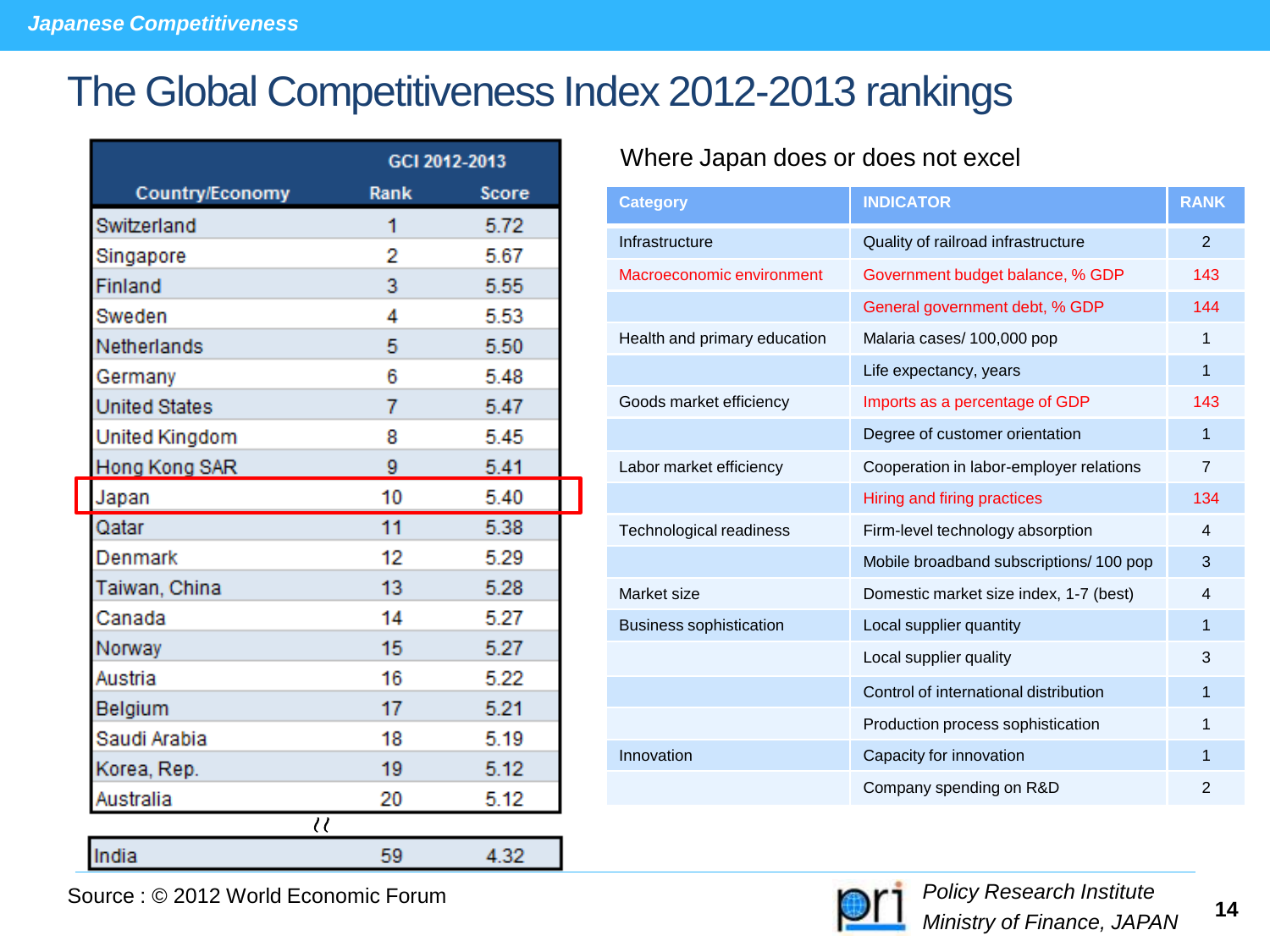### Technology Balance of Payments : Japan is No.2 behind U.S.

The technology balance of payments (TBP) registers the commercial transactions related to international technology and know-how transfers. It consists of money paid or received for the use of patents, licenses, know-how, trademarks, patterns, designs, technical services and for industrial research and development (R&D) carried out abroad, etc.

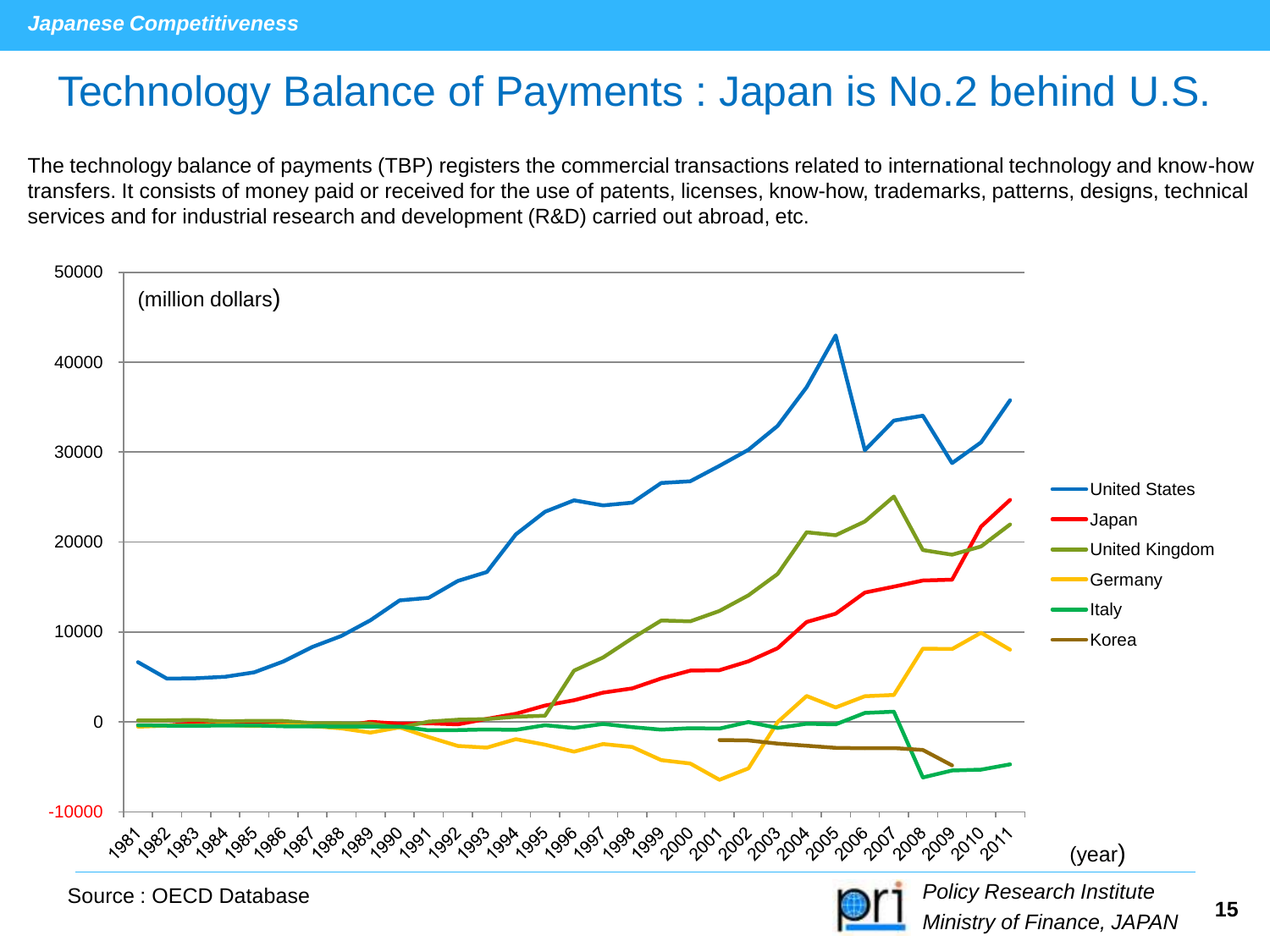## "Abenomics" – three-arrowed economic booster plan

- Aggressive Monetary Policy
- $\checkmark$  Bank of Japan has adopted 2% inflation target
- $\checkmark$  New Governor and Vice Governors of BOJ to be appointed

Flexible Fiscal Policy

- Supplementary budget to boost the economy and create jobs
- $\checkmark$  Priority on reconstruction after tsunami and disaster resilience
- $\checkmark$  Medium-term plan to halve the primary budget deficit by FY2015

Growth Strategy for Promoting Investment

- Tax incentives, deregulation and other policy measures to stimulate private investment and to spur innovation
- $\checkmark$  Assisting Japanese companies operation overseas
- New growth strategy to be formulated mid-2013

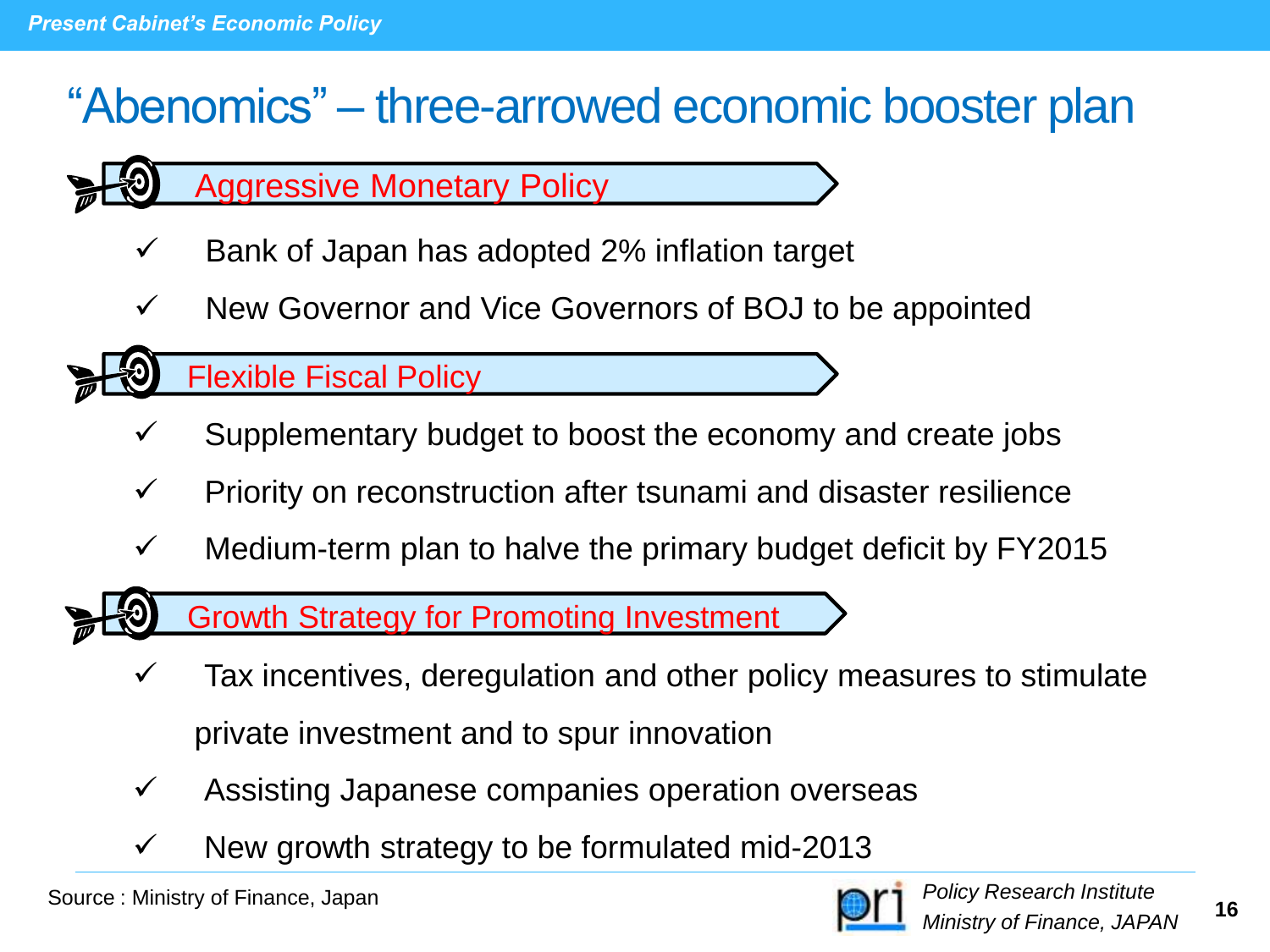# Japan is baaaaaaaaaaaaaack !!



Source : Bloomberg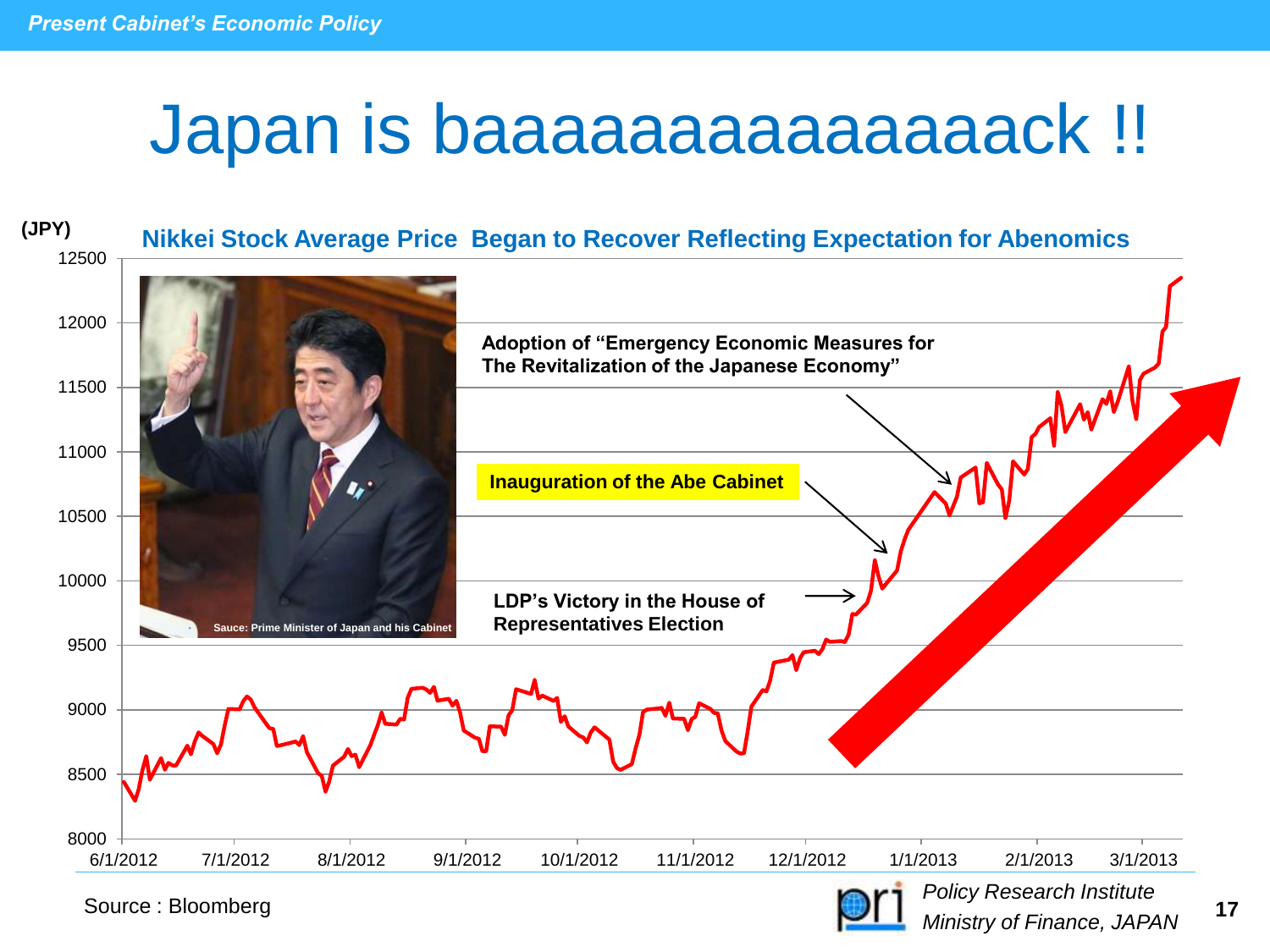### Survey of 22 tracking countries, 2011-2012 : Japan's influence is viewed to be most positive



Source : BBC WORLD SERVICE